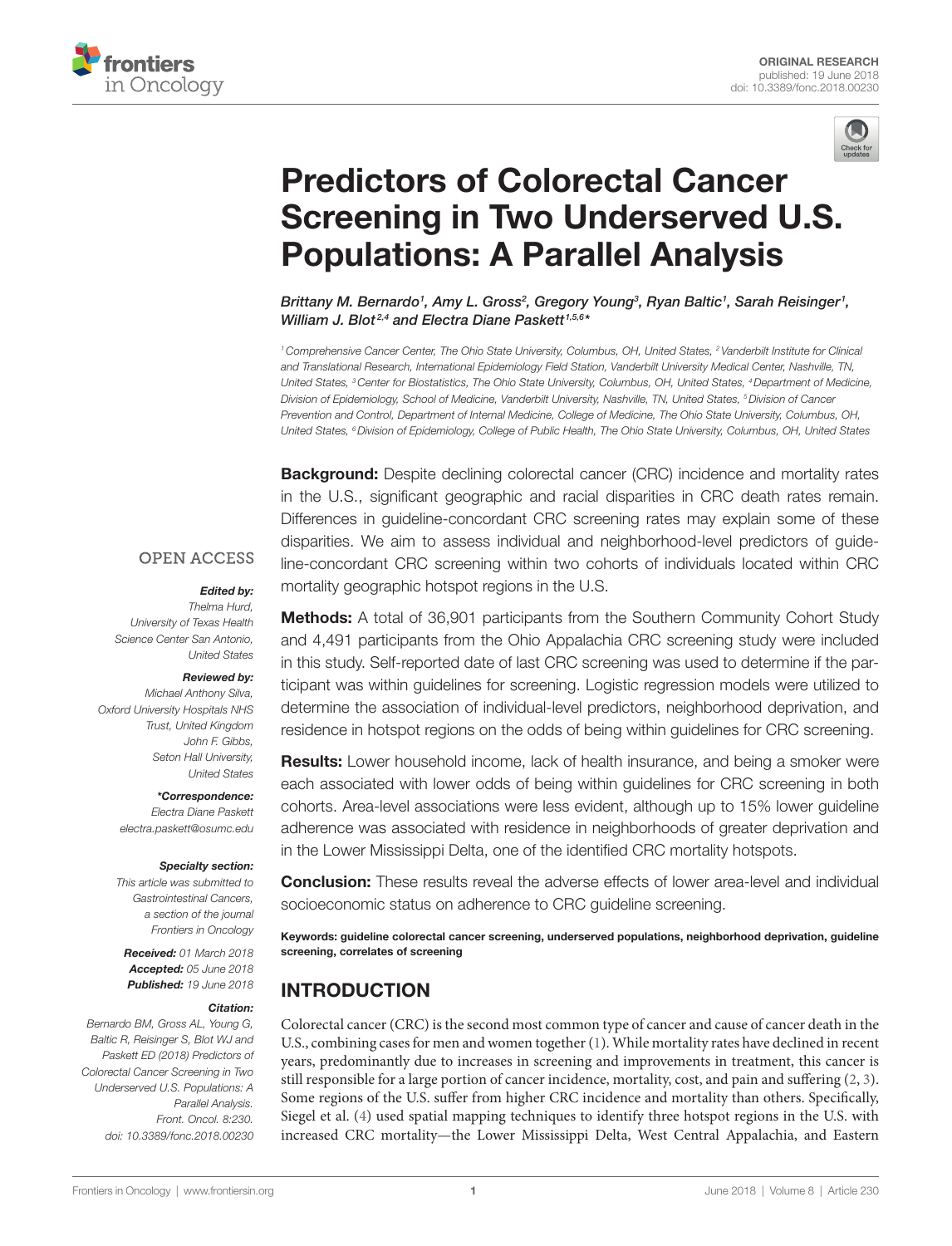Virginia/North Carolina. From 2009 to 2011, CRC death rates in these hotspot regions were between 9 and 40% higher than non-hotspot regions of the U.S. Reasons for elevated CRC death rates in these regions could include lower CRC screening rates, poor access to treatment, lower socioeconomic status (SES), as well as increased obesity and poor diet quality [\(5\)](#page-6-4). These hotspot regions have several factors in common: (1) as they all include areas of widespread poverty [\(6–](#page-6-5)[8](#page-6-6)), (2) are mainly rural and/or Appalachian ([9](#page-6-7)), (3) have pockets of minority residents, and (4) are in health-care professional shortage areas ([10,](#page-6-8) [11](#page-6-9)).

To assess the impact of individual and neighborhood-level factors on CRC screening, we used data from two NCI-funded studies, the Southern Community Cohort Study (SCCS) [R01 CA092447] and Community-based Participatory Research Strategies to Increase Colorectal Cancer Screening in Ohio Appalachia (hereafter referred to as the Ohio Appalachia study) [R24MD002785]. These studies included portions of the three hotspot areas—notably the Mississippi Delta and West Central Appalachia—and involved assessment of CRC screening rates and predictors of being within guidelines for CRC screening.

## MATERIALS AND METHODS

#### Ohio Appalachia (OA) Study Population

Twelve counties in Appalachian Ohio were selected based on a higher than average incidence of late-stage CRC. A list of residents in each county was provided by InfoUSA County Directories. All residents between 51 and 99 years of age were selected. More male than female residents were represented in the provided lists, so a proportional sampling scheme was used to randomly select names by county to represent the county gender proportions in the 2000 U.S. census. Names were sampled with replacement annually over a period of 4 years (2009–2013) during each of four study waves. Participants were eligible if they were 51–75 years of age; able to read and speak English; able to provide informed consent; a resident of 1 of the 12 counties selected in OA; had a working telephone number; no prior history of CRC, familial or hereditary cancer, polyps or irritable bowel disease; in good health; and not pregnant. Potential participants were mailed an informational packet and a letter indicating that someone would be calling them within the next week to conduct a short telephone survey. Informed consent was obtained from each participant, and participants received a \$10 gift card after completing a telephone survey. From 2009 to 2013, a total of 23,297 letters were mailed to potential participants in four study waves. Of these individuals, 6,405 were determined to be ineligible, 6,012 were unable to be contacted, 703 were deceased, and 5,686 refused participation, leaving a total of 4,491 participants who consented to the study. More details regarding recruitment procedures can be found elsewhere ([12](#page-6-10), [13](#page-6-11)). This study was approved by the Ohio State University Institutional Review Board.

#### SCCS Population

The SCCS is a prospective cohort study designed to identify factors underlying racial, geographic, and socioeconomic disparities in cancer and other health outcomes in a medically underserved population ([14\)](#page-6-12). Recruitment took place from 2002 to 2009 within 12 states in the southeastern U.S. The majority of participants (85%) were recruited and enrolled in person at community health centers, with the remaining 15% of participants recruited and enrolled through mailings to age-, sex-, and race-stratified random samples of the general population. Participants were eligible if they were between 40 and 79 years old, English-speaking, and not undergoing treatment for any cancer (excluding nonmelanoma skin cancer) within the past 12 months.

At enrollment, participants completed a baseline questionnaire with a trained interviewer to assess demographics, insurance coverage status/type, personal and family medical history, lifestyle behaviors, and cancer screening history. Participants enrolling through the mail completed an identical survey on a scannable form. The SCCS was approved by Vanderbilt University Medical Center and Meharry Medical College Institutional Review Boards.

While over 84,000 participants enrolled in the SCCS, due to our focus on CRC screening, we excluded participants who were under age 50 years at enrollment (*n* = 37,326), those with a history of CRC ( $n = 425$ ), polyps ( $n = 4,761$ ), or irritable bowel disease ( $n = 278$ ), those with missing information on colonoscopy or sigmoidoscopy screening (*n* = 633) or race  $(n = 219)$ , and those with a family history of CRC in at least one first-degree relative ( $n = 2,858$ ). Those with a family history are excluded in both cohorts because they may have an increased risk for CRC, and therefore should adhere to a different screening regimen than the general population. The final study population for this analysis consisted of 36,901 participants.

#### CRC Screening Within Guidelines

To be consistent with the United States Preventive Service Task Force guidelines ([15\)](#page-6-13), participants were considered as within guidelines for CRC screening if they reported completing either (1) a flexible sigmoidoscopy in the past 5 years or (2) a colonoscopy in the past 10 years.

#### Individual-Level Characteristics

Participants self-reported characteristics such as race, income, educational attainment, smoking status, and insurance status. Due to lack of variability in race in the OA population, race was categorized as white or other. SCCS participants self-identified race with the option to select more than one category. For analytic purposes, race was categorized as black, white, or other, which included individuals self-identifying as both black and white. Participants self-reported annual household income which was categorized as "low," "middle," and "high." For OA income, categories were <\$20,000, \$20,000–\$50,000, and >\$50,000, respectively, while SCCS categories were <\$15,000, \$15,000–\$49,999, and >\$50,000, respectively. Individuals who reported smoking 100 cigarettes in their lifetime but not currently smoking were categorized as "former" smokers, individuals who did not currently smoke and smoked less than 100 cigarettes in their lifetime were categorized as "never" smokers, and individuals who currently smoked cigarettes were classified as "current" smokers.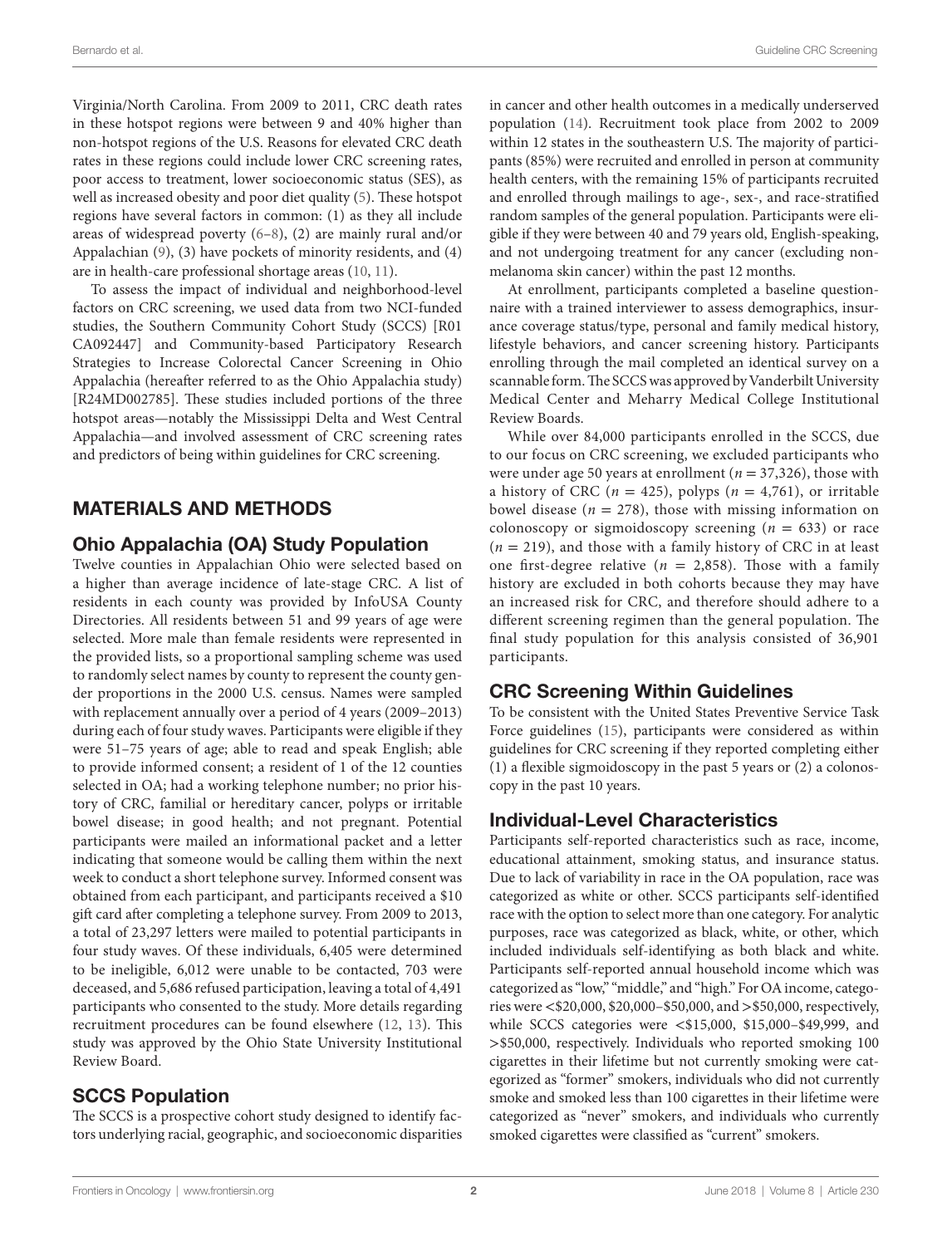### Neighborhood Deprivation Index (NDI)

For both cohorts, neighborhood SES was estimated using a NDI with methods described elsewhere ([16\)](#page-6-14). Briefly, the index was based on 20 variables at the census tract-level (for SCCS) or county-level variables (OA) related to poverty, housing, occupation, employment, and education. SCCS participant addresses at baseline were geocoded and linked to the tract-level variables from the 2000 U.S. census. Principal components analysis was used to determine which census variables would be retained due to high factor loadings. The resulting 11 census variables were included in the final principal components analysis to generate the NDI, a continuous measure, with higher values representing more deprivation. The same 11 components were used in the calculation of the NDI for the OA study. In order to maintain consistency with the time period in which the data were collected, the American Community Survey 5-year estimates for 2009–2013 were used instead of the 2000 U.S. census.

### Hotspot/Geographic Regions

Using data on CRC mortality "hotspots" as defined by Siegel et al. ([4](#page-6-3)), we categorized all counties as belonging to "non-hotspot" versus "any hotspot," as well as Hotspot 1 (Lower Mississippi Delta), Hotspot 2 (West Central Appalachia), or Hotspot 3 (Eastern Virginia/North Carolina). In addition, data from the Appalachian Regional Commission ([17\)](#page-6-15) were used to designate counties as Appalachian versus non-Appalachian.

### Statistical Analysis

Standard and mixed-effects logistic regression models were used to evaluate the outcome of self-reported CRC screening within guidelines for flexible sigmoidoscopy or colonoscopy. Individuallevel predictors (e.g., age, education) and NDI were evaluated separately in univariable models. For the NDI, a mixed-effects logistic regression approach was used with a random effect for county (OA) and census tract (SCCS). For the OA study, a multivariable model was built by using a backwards selection process on the individual-level predictors (requiring a *p*-value of less than 0.05 for retention), then adding the NDI. For SCCS, covariates adjusted for in the multivariable model included age at enrollment, sex, race, education, employment, smoking status, insurance status, income, deprivation index, and hotspot.

To determine the impact of age on screening within guidelines, separate logistic regression models were fit stratified by age <65 compared with participants age 65 or older. The main analyses used CRC screening within guidelines as the outcome; however, sigmoidoscopy within guidelines and colonoscopy within guidelines were examined individually as alternative outcomes for the SCCS study. Analyses were conducted in SAS v9.3, 9.4 (SAS Institute, Cary, NC, USA) and Stata (version 14; StataCorp LP, College Station, TX, USA).

# RESULTS

### OA Participant Characteristics

Participant characteristics are reported in **[Table 1](#page-3-0)**. Out of 4,491 total participants, 2,482 (55.3%) reported having received CRC screening within guidelines. Among participants who received guideline screening, most (94.8%) received a colonoscopy. Most participants were white (95.9%), female (57.4%), had at least some college education (57.3%), and had health insurance (90.2%). A greater percentage (21.8%) of individuals not within guidelines were current smokers compared with participants within guidelines (9.1%).

# SCCS Participant Characteristics

Among the 36,901 SCCS participants included in this analysis, 33.0% ( $n = 12,182$ ) reported having been screened for CRC within guidelines. Factors associated with increased likelihood of screening included female sex, older age, white race, higher educational attainment, insurance coverage, and higher household income (**[Table 1](#page-3-0)**). The proportion of black participants who reported having received guideline-concordant screening was lower than what was reported by white participants (31.6 versus 35.9%, respectively;  $p < 0.001$ ). Notably, of those participants who were screened within guidelines, 60.9% had received colonoscopy only, 18.1% had received flexible sigmoidoscopy only, and 20.2% had received both colonoscopy and flexible sigmoidoscopy. Nearly one-third of participants were living in a "hotspot" for CRC mortality at baseline.

## OA Correlates of Being Within Guidelines for CRC Screening

A county-level socioeconomic index (NDI) was included in univariable and multivariable models, but was not found to be significantly associated with obtaining guideline CRC screening in either model ( $p = 0.60$  and  $p = 0.66$ , respectively). After stratifying our logistic regression models by age <65 compared with those 65 or older, it was determined that these stratified results were similar to those from the pooled analyses. Therefore, we present only the pooled results here.

Following backwards selection, older age, public or private insurance, and higher income were associated with higher odds of being within screening guidelines. Current smokers were significantly less likely to receive guideline screening than never smokers in the adjusted models. Out of the 12 counties in the OA study, 7 counties were considered as "hotspot" areas for CRC incidence and mortality. In a multivariable model, an indicator variable for residence in a hotspot county was not found to be significantly associated with receipt of guideline-concordant CRC screening [OR (95% CI): 0.97 (0.75, 1.24); *p* = 0.79].

# SCCS Correlates of Being Within Guidelines for CRC Screening

Similar to the OA findings, older age, higher education, higher income and having health insurance were associated with adherence to CRC screening guidelines within the SCCS cohort (**[Table 2](#page-4-0)**). In contrast to Ohio, women in the SCCS were more likely to be within guidelines. Similar to the OA study, age-stratified results were similar to pooled results. Thus, only pooled results are presented here. After adjusting for age, sex, insurance status, education, income, employment status, smoking, and deprivation index, black race was associated with significantly increased odds of screening within guidelines [OR: 1.22, 95% CI: (1.15–1.30);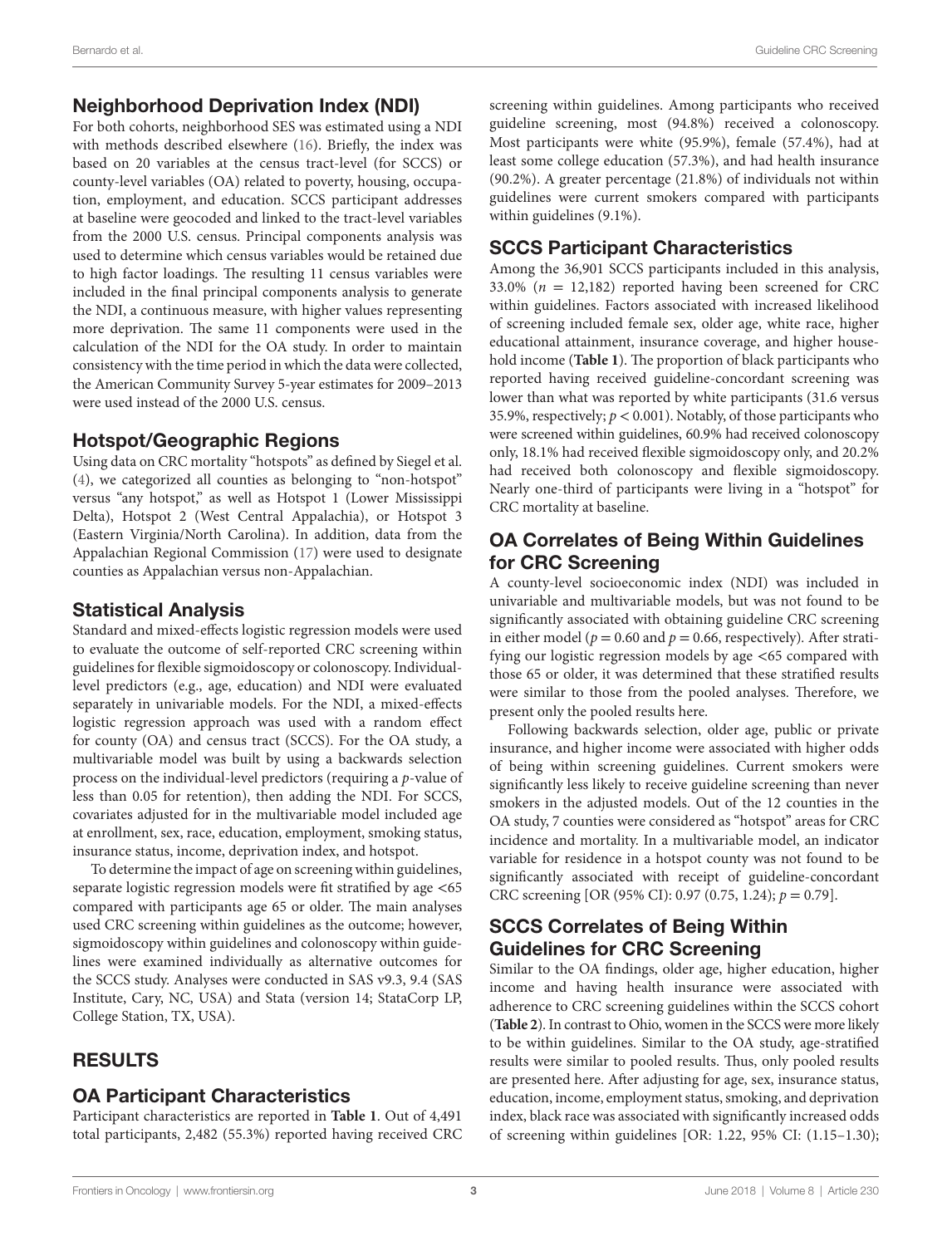<span id="page-3-0"></span>TABLE 1 | Characteristics of Ohio Appalachia (OA) and Southern Community Cohort Study (SCCS) participants by colorectal cancer guideline-concordant screening status.

| Characteristic                                                                                | All participants                                         |                                                                           | <b>Within guidelines</b>                                             |                                                                      | <b>Outside of guidelines</b>                            |                                                                        |
|-----------------------------------------------------------------------------------------------|----------------------------------------------------------|---------------------------------------------------------------------------|----------------------------------------------------------------------|----------------------------------------------------------------------|---------------------------------------------------------|------------------------------------------------------------------------|
|                                                                                               | $OA (n = 4,491)$<br>$n$ (%)                              | $SCCS (n = 36,901)$<br>$n\frac{6}{6}$                                     | $OA (n = 2,482)$<br>$n\frac{6}{6}$                                   | $SCCS (n = 12,182)$<br>$n\frac{6}{6}$                                | $OA (n = 2,009)$<br>$n\frac{6}{6}$                      | $SCCS (n = 24,719)$<br>$n\frac{6}{6}$                                  |
| Sex                                                                                           |                                                          |                                                                           |                                                                      |                                                                      |                                                         |                                                                        |
| Female<br>Male                                                                                | 2,579 (57.4)<br>1,912 (42.6)                             | 22,060 (59.8)<br>14,841 (40.2)                                            | 1,419 (57.2)<br>1,063 (42.8)                                         | 7,541 (61.9)<br>4,641 (38.1)                                         | 1,160 (57.7)<br>849 (42.3)                              | 14,519 (58.7)<br>10,200 (41.3)                                         |
| Age (mean, SD)                                                                                | 61.8(6.7)                                                | 58.1(6.7)                                                                 | 62.5(6.6)                                                            | 59.9(7.0)                                                            | 60.9(6.7)                                               | 57.2(6.4)                                                              |
| Race                                                                                          |                                                          |                                                                           |                                                                      |                                                                      |                                                         |                                                                        |
| White<br><b>Black</b><br>Other                                                                | 4,309 (95.9)<br>ă<br>176 (3.9)                           | 11,625 (31.5)<br>23,832 (64.6)<br>1,444(3.9)                              | 2,386 (96.1)<br>a<br>93(3.7)                                         | 4,172 (34.3)<br>7,520 (61.7)<br>490 (4.0)                            | 1,923 (95.7)<br>a<br>83(4.1)                            | 7,453 (30.2)<br>16,312 (66.0)<br>954 (3.9)                             |
| Education                                                                                     |                                                          |                                                                           |                                                                      |                                                                      |                                                         |                                                                        |
| High school graduate<br>Some college or more<br>Less than high school<br>Missing              | 1,556 (34.6)<br>2,572 (57.3)<br>360 (8.0)<br>3(0.1)      | 11,072 (30.0)<br>14,042 (38.1)<br>11,759 (31.9)<br>28(0.1)                | 823 (33.2)<br>1,505 (60.6)<br>151(6.1)<br>3(0.1)                     | 3,295(27.1)<br>5,434 (44.6)<br>3,443 (28.3)<br>10(0.1)               | 733 (36.5)<br>1,067 (53.1)<br>209 (10.4)<br>0(0.0)      | 7,777 (31.5)<br>8,608 (34.8)<br>8,316 (33.6)<br>18(0.1)                |
| <b>Employment status</b>                                                                      |                                                          |                                                                           |                                                                      |                                                                      |                                                         |                                                                        |
| Unemployed/disabled<br>Retired/volunteer<br>Full/part time                                    | 724 (16.1)<br>1,826 (40.7)<br>1,932 (43.0)               | 24,009 (65.1)<br>12,757 (34.6)                                            | 330 (13.3)<br>1,118 (45.0)<br>1,031(41.5)                            | 8,036 (66.0)<br>4,091 (33.6)                                         | 394 (19.6)<br>708 (35.2)<br>901 (44.8)                  | 15,973 (64.6)<br>8,666 (35.1)                                          |
| Missing                                                                                       | 9(0.2)                                                   | 135(0.4)                                                                  | 3(0.1)                                                               | 55(0.5)                                                              | 6(0.3)                                                  | 80(0.3)                                                                |
| Insurance status                                                                              |                                                          |                                                                           |                                                                      |                                                                      |                                                         |                                                                        |
| Public<br>Private<br>Uninsured<br>Other<br>Missing                                            | 1,717 (38.2)<br>2,336 (52.0)<br>411 (9.2)<br>27(0.6)     | 13,106 (35.5)<br>10,030 (27.2)<br>12,367 (33.5)<br>1,232(3.3)<br>166(0.5) | 1,039 (41.9)<br>1,342 (54.1)<br>87(3.5)<br>$\overline{a}$<br>14(0.6) | 4,927 (40.4)<br>4,422 (36.3)<br>2,356 (19.4)<br>426 (3.5)<br>51(0.4) | 678 (33.7)<br>994 (49.5)<br>324 (16.1)<br>L.<br>13(0.6) | 8,179 (33.1)<br>5,608 (22.7)<br>10,011 (40.5)<br>806 (3.3)<br>115(0.5) |
| Smoking status                                                                                |                                                          |                                                                           |                                                                      |                                                                      |                                                         |                                                                        |
| Former smoker<br>Current smoker<br>Never smoker<br>Missing                                    | 1,485 (33.1)<br>664 (14.8)<br>2,329 (51.9)<br>13(0.3)    | 10,216 (27.7)<br>12,314 (33.4)<br>14,099 (38.2)<br>272(0.7)               | 853 (34.4)<br>227 (9.1)<br>1,394 (56.2)<br>8(0.3)                    | 4,013 (32.9)<br>2,885 (23.7)<br>5,164(42.4)<br>120(1.0)              | 632 (31.5)<br>437 (21.8)<br>935 (46.5)<br>5(0.2)        | 6,203(25.1)<br>9,429(38.1)<br>8,935 (36.2)<br>152 (0.6)                |
| Income <sup>b</sup>                                                                           |                                                          |                                                                           |                                                                      |                                                                      |                                                         |                                                                        |
| Low<br>Middle<br>High<br>Missing                                                              | 744 (16.6)<br>1,540 (34.3)<br>1,691 (37.7)<br>516 (11.5) | 20,186 (54.7)<br>12,397 (33.6)<br>3,720(10.1)<br>598 (1.6)                | 305 (12.3)<br>826 (33.3)<br>1,081 (43.6)<br>270 (10.9)               | 5,671 (46.6)<br>4,336 (35.6)<br>1,961 (16.1)<br>214(1.8)             | 439 (21.9)<br>714 (35.5)<br>610 (30.4)<br>246 (12.2)    | 14,515 (58.7)<br>8,061 (32.6)<br>1,759(7.1)<br>384 (1.6)               |
| Geographic region                                                                             |                                                          |                                                                           |                                                                      |                                                                      |                                                         |                                                                        |
| Appalachia<br>Hotspot, any<br>Hotspot 1, Lower MS Delta<br>Hotspot 2, West Central Appalachia | 4,491 (100)<br>2,579 (57.4)<br>L.                        | 6,200(16.8)<br>11,361 (30.8)<br>7,218 (19.6)<br>3,753 (10.2)              | 2,482 (100)<br>1,414 (57.0)<br>$\overline{a}$                        | 2,210(18.2)<br>3,603(29.6)<br>2,007(16.5)<br>1,419(11.7)             | 2,009 (100)<br>1,165 (58.0)<br>$\overline{\phantom{0}}$ | 3,990 (16.2)<br>7,758 (31.4)<br>5,211(21.1)<br>2,334(9.4)              |
| Hotspot 3, NC/VA                                                                              | ÷,                                                       | 390(1.1)                                                                  | Ē,                                                                   | 177(1.5)                                                             | L.                                                      | 213 (0.9)                                                              |

*a OA race: due to lack of variability in race, it was categorized as white and other.*

*bIncome ranges were not able to be harmonized, so each study categorized their results into low, middle, and high.*

*p* < 0.001]. In the same model, residence in the Lower Mississippi Delta hotspot was associated with decreased likelihood of screening [OR: 0.85, 95% CI: (0.79–0.91); *p* < 0.001], but residence in either of the other two CRC mortality hotspots was associated with increased likelihood of screening, compared with the reference group of non-hotspot [OR: 1.35, 95% CI: (1.24–1.47), *p* < 0.001; OR: 1.70, 95% CI: (1.36–2.12), *p* < 0.001]. Increasing neighborhood deprivation was significantly associated with reduced odds of guideline-concordant screening [OR: 0.93, 95% CI: (0.91–0.95); *p* < 0.001] per unit NDI increase.

Given the greater proportion of blacks self-reporting receipt of flexible sigmoidoscopy-only compared with whites (21.6 versus 12.3%;  $p < 0.001$ ), we conducted an analysis examining the association between race and hotspot with the outcome of colonoscopy within guidelines (**[Table 3](#page-4-1)**). In adjusted multivariable multi-level models, we found that the association between black race and screening outcome was substantially attenuated [OR: 1.07, 95% CI:  $(1.01-1.15)$ ;  $p = 0.03$ ], while the associations for NDI and hotspot regions remained similar to what was seen in **[Table 2](#page-4-0)**.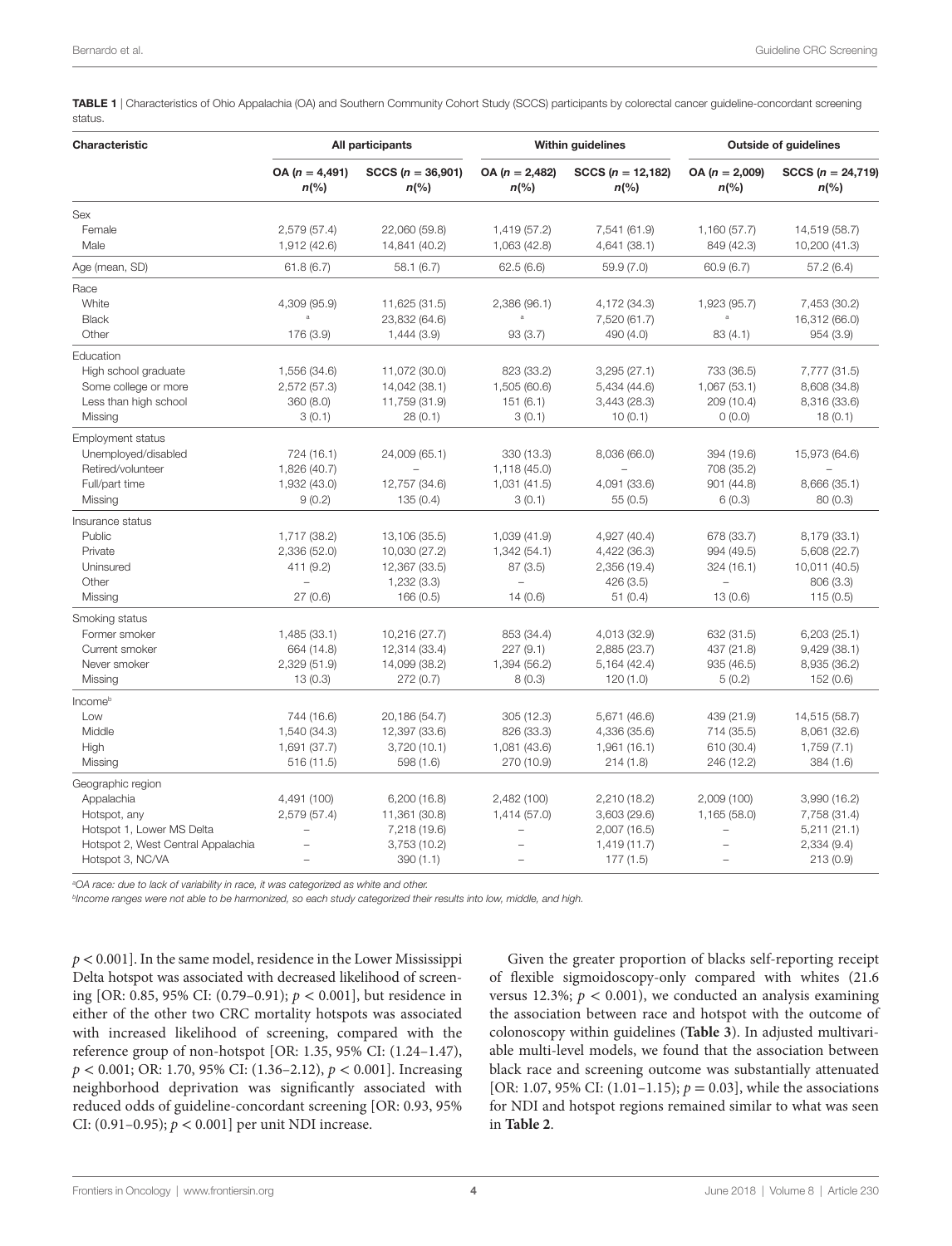<span id="page-4-0"></span>Table 2 | Multivariable logistic regression results for Ohio Appalachia (OA) and Southern Community Cohort Study (SCCS) participants' receipt of colorectal cancer screening within guidelines.

|                          | Multivariable OR (95% CI) |                             |  |  |  |
|--------------------------|---------------------------|-----------------------------|--|--|--|
| Characteristic           | OΑ<br>$n = 3,934$         | <b>SCCS</b><br>$n = 36,345$ |  |  |  |
| Sex                      |                           |                             |  |  |  |
| Male                     |                           | 1.00                        |  |  |  |
| Female                   |                           | 1.10 (1.04, 1.15)           |  |  |  |
| Age                      | 1.02 (1.01, 1.04)         | 1.05 (1.04, 1.05)           |  |  |  |
| Race                     |                           |                             |  |  |  |
| White                    |                           | 1.00                        |  |  |  |
| Other                    |                           | 1.00(0.88, 1.14)            |  |  |  |
| <b>Black</b>             |                           | 1.22 (1.15, 1.30)           |  |  |  |
| Education                |                           |                             |  |  |  |
| Less than high school    |                           | 1.00                        |  |  |  |
| High school graduate     |                           | 1.08(1.01, 1.15)            |  |  |  |
| Some college or more     |                           | 1.31 (1.22, 1.39)           |  |  |  |
| <b>Employment status</b> |                           |                             |  |  |  |
| Unemployed/disabled      | 1.00                      | 1.00                        |  |  |  |
| Retired/volunteer        | 1.08 (0.87, 1.35)         |                             |  |  |  |
| Full/part time           | 0.85(0.68, 1.05)          | 0.77(0.72, 0.81)            |  |  |  |
| Insurance status         |                           |                             |  |  |  |
| Uninsured                | 1.00                      | 1.00                        |  |  |  |
| Public                   | 3.47 (2.57, 4.68)         | 1.96 (1.83, 2.08)           |  |  |  |
| Private                  | 3.27 (2.48, 4.32)         | 2.16 (2.01, 2.33)           |  |  |  |
| Smoking status           |                           |                             |  |  |  |
| Never smoker             | 1.00                      | 1.00                        |  |  |  |
| Former smoker            | 0.90(0.78, 1.04)          | 1.08 (1.02, 1.14)           |  |  |  |
| Current smoker           | 0.44(0.36, 0.53)          | 0.73(0.69, 0.78)            |  |  |  |
| Income                   |                           |                             |  |  |  |
| Low                      | 1.00                      | 1.00                        |  |  |  |
| Middle                   | 1.43 (1.17, 1.75)         | 1.21 (1.14, 1.29)           |  |  |  |
| High                     | 2.26 (1.81, 2.83)         | 1.97 (1.79, 2.17)           |  |  |  |
| Deprivation index        |                           | 0.93(0.91, 0.95)            |  |  |  |
| Hotspot                  |                           |                             |  |  |  |
| Non-hotspot              |                           | 1.00                        |  |  |  |
| Lower MS Delta           |                           | 0.85(0.79, 0.91)            |  |  |  |
| West Central Appalachia  |                           | 1.35 (1.24, 1.47)           |  |  |  |
| East NC/VA               |                           | 1.70 (1.36, 2.12)           |  |  |  |
|                          |                           |                             |  |  |  |

# **DISCUSSION**

The goal of this study was to determine predictors of being within guidelines for CRC screening, using data from two populations located within hotspot regions for CRC mortality. The proportion of participants receiving within-guideline CRC screening was 55% in the OA study (assessed from 2009 to 2013) and 33% in SCCS (assessed from 2002 to 2009), both of which are lower than the 59% of U.S. adults who received either FOBT or endoscopy as reported by the National Health Interview Survey in 2010 ([18\)](#page-6-16). Some of the difference in screening rates could be due to secular trends, being that SCCS started recruitment in 2002 while the OA study began in 2009. One potential explanation for such low rates of guideline CRC screenings in these two populations is that we did not include receipt of guideline FOBT/FIT screenings in our models, which may artificially lower the percentage of individuals <span id="page-4-1"></span>TABLE 3 | Southern Community Cohort Study multivariable multi-level logistic regression results for colonoscopy-only screening within guidelines.

| Characteristic           | Multivariable OR (95% CI) |
|--------------------------|---------------------------|
| Sex                      |                           |
| Male                     | 1.00                      |
| Female                   | 1.19 (1.13, 1.26)         |
| Age                      | 1.04 (1.04, 1.05)         |
| Race                     |                           |
| White                    | 1.00                      |
| <b>Black</b>             | 1.07(1.01, 1.15)          |
| Other                    | 1.03 (0.90, 1.18)         |
| Education                |                           |
| Less than high school    | 1.00                      |
| High school graduate     | 1.14 (1.07, 1.22)         |
| Some college or more     | 1.35 (1.26, 1.44)         |
| <b>Employment status</b> |                           |
| Unemployed               | 1.00                      |
| Currently employed       | 0.74 (0.70, 0.80)         |
| Insurance status         |                           |
| Uninsured                | 1.00                      |
| Public                   | 2.04 (1.91, 2.19)         |
| Private                  | 2.33 (2.15, 2.52)         |
| Smoking status           |                           |
| Never smoker             | 1.00                      |
| Former smoker            | 1.07(1.01, 1.14)          |
| Current smoker           | 0.74(0.70, 0.80)          |
| Income                   |                           |
| $<$ \$15,000             | 1.00                      |
| \$15,000-\$50,000        | 1.23 (1.15, 1.31)         |
| > \$50,000               | 1.88 (1.70, 2.08)         |
| Deprivation index        | 0.92(0.89, 0.94)          |
| Hotspot                  |                           |
| Non-hotspot              | 1.00                      |
| Lower MS Delta           | 0.85(0.78, 0.93)          |
| West Central Appalachia  | 1.48 (1.36, 1.62)         |
| <b>East NC/VA</b>        | 1.63 (1.29, 2.06)         |

within guidelines for screening. However, this is not the case in the OA study, as only 4.2% of participants who were within guidelines for CRC screening by medical record review were within guidelines solely by FOBT/FIT.

In both studies, we found that lower household income, lack of health insurance, and current smoking were significantly and independently associated with reduced likelihood of screening. Within SCCS, area-level measures of deprivation were also significantly associated with receipt of guideline CRC screening, with participants residing in census tracts of higher socioeconomic deprivation (as measured by the NDI index) significantly less likely to be within guidelines for CRC screening. We hypothesize that the NDI was not significantly associated with guideline adherence in the OA population due to the smaller sample size of 12 Ohio counties. Interestingly, while black race was associated with reduced likelihood of screening in unadjusted models, the reverse association was seen in fully adjusted multi-level models, with blacks having 1.20 (95% CI: 1.13–1.27) times the odds of screening compared with whites. This relative increase in screening appears to have been driven by higher uptake of flexible sigmoidoscopy in blacks compared with whites.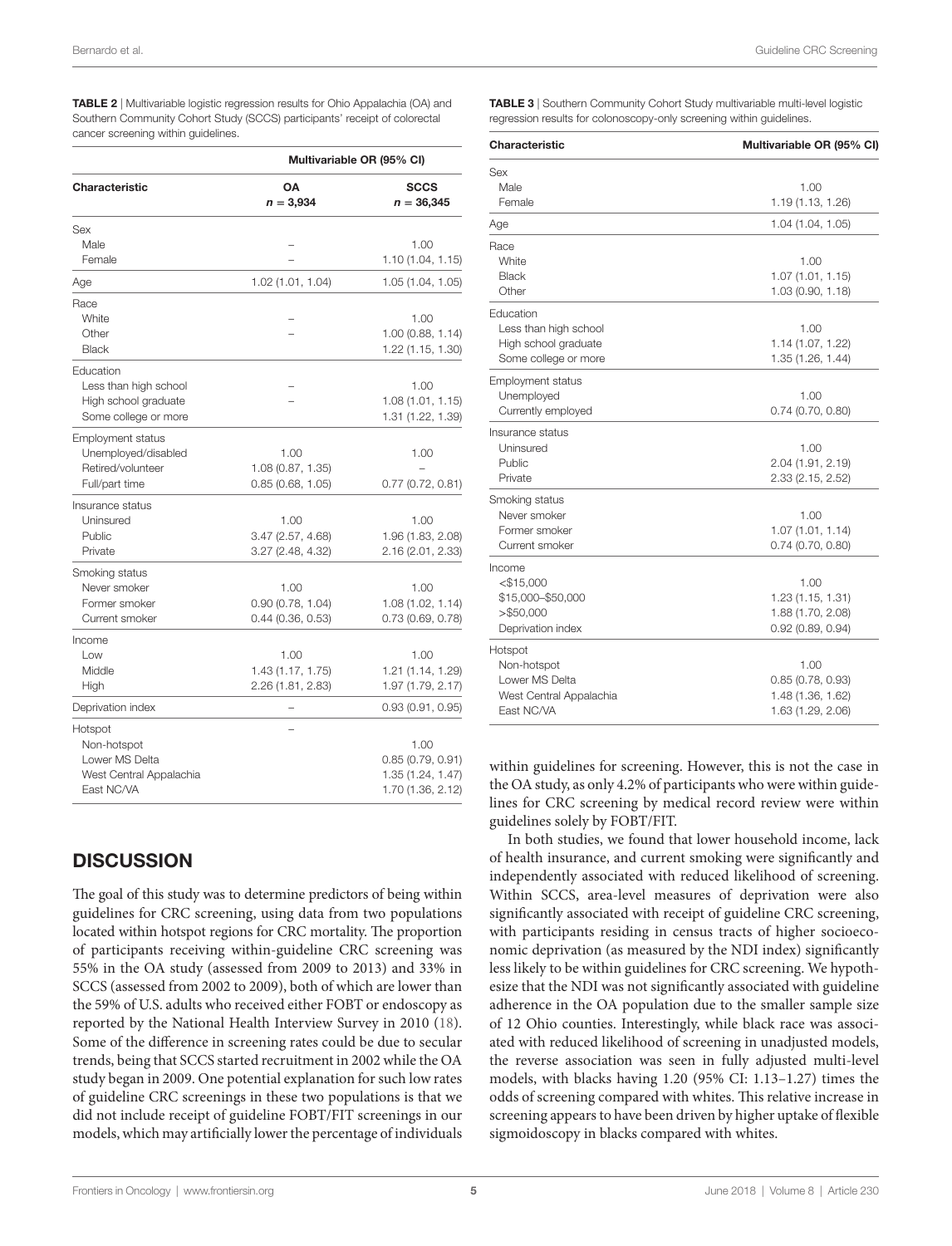Results from this study are supported by previous studies investigating determinants of CRC screening. Previous studies have found that demographic characteristics such as income, race, education, and access to health insurance were significantly associated with receiving CRC screening within guidelines [\(19\)](#page-6-17). Similar to results from the SCCS study, previous research has found that neighborhood deprivation, including higher rates of poverty, is associated with reduced uptake of CRC screenings ([20\)](#page-6-18). Somewhat unexpectedly, we found that full or part time work in the SCCS was associated with lower receipt of CRC screening. We hypothesize that unemployed individuals are more likely to be ill or disabled than those currently employed, and as such may have more frequent health-care visits than those who were employed, increasing their chance of receiving screening ([21\)](#page-6-19).

Our results also highlight the role of geographic disparities in CRC screening. We found that individuals residing in the Lower Mississippi Delta Region (a hotspot of CRC mortality) were significantly less likely to be within guidelines for CRC screening in comparison to individuals living outside of CRC mortality hotspot regions. These findings suggest not only that increased CRC mortality in the Lower Mississippi Delta region may be due to low utilization of CRC screenings but that the low uptake in this region is not simply a reflection of lower SES or other demographics, as other similarly low SES areas did not experience lower rates. Future research should target these underserved regions/populations with interventions designed to increase utilization of CRC screening.

Unpredictably, residence in two of the three hotspots was associated with increased odds of guideline-concordant screening. One possible explanation is that the reference group for screening rates within the SCCS (low-income, less educated, and underinsured) is quite different from the reference group used to identify the CRC mortality hotspots (the rest of the U.S.) ([4](#page-6-3)). In addition, one must consider the continuum of care ([22\)](#page-6-20), follow-up, treatment, and access to care, which could contribute to increased CRC incidence and mortality in these regions. It is unknown if those who had an abnormal test result received follow-up care, nor do we know the quality of this follow-up care. Furthermore, the vast majority of health centers included in this study are federally qualified health centers or rural health clinics, located within designated health professional shortage areas ([23\)](#page-6-21) where such care may be particularly difficult to obtain.

#### **Strengths**

The predominant strength of this study is the large sample size gathered from both study populations. In addition, both populations were recruited from regions of low SES in the U.S., further contributing to the body of knowledge surrounding uptake of cancer screenings within disadvantaged and underserved populations. Finally, the large geographic area from which these two samples were drawn may make these results generalizable to other Appalachian populations or regions of low SES.

#### Limitations

We relied on self-report for assessment of screening within guidelines for both studies. For the OA data, medical records

were reviewed to determine the accuracy of self-reported CRC screening within guidelines. Of the 2,482 individuals who self-reported CRC screening within guidelines, 615 patients either refused medical record access or there were issues with obtaining medical records from clinics. In total, medical record data were available for 1,867 individuals. Of these, 70% were accurate in their self-report of being within guidelines for CRC screening, as confirmed by medical record review. Medical records were not abstracted for individuals in the SCCS study, so it was impossible to confirm accuracy of self-reported screenings in the SCCS sample. Furthermore, the possibility of selection bias exists if the individuals who agreed to participate in the two studies are meaningfully different than those who refused participation—however, this is impossible to quantify.

Furthermore, limitations associated with differences between the study populations should be addressed. For one, each study population was different in terms of population size, characteristics, as well as geographic region assessed. Overall, the characteristics of participants in the SCCS study represented a lower SES than the OA participants, as a higher proportion of participants in the SCCS were uninsured, had low incomes, were unemployed or disabled and reported less than a high school education when compared with participants in the OA study. As such, participants were not representative of the general population. In addition, the inclusion of health centers from very rural areas in the SCCS can lead to some counties in the SCCS having very few numbers of participants, whereas other counties containing metropolitan areas or health centers with large patient populations may be more highly represented in this population.

# **CONCLUSION**

A parallel analysis demonstrated disparities in screening rates among residents of underserved communities, particularly those in geographic regions identified as having higher CRC mortality rates. This information can be used by health agencies and researchers to target intervention programs and efforts to these areas to increase CRC screening and decrease CRC mortality rates.

### ETHICS STATEMENT

This study was carried out in accordance with the recommendations of federal and state regulations governing the protections of human subjects. The protocol was approved by the Institutional Review Boards at Ohio State University, Vanderbilt University Medical Center and Meharry Medical College. All subjects gave written informed consent in accordance with the Declaration of Helsinki.

# AUTHOR CONTRIBUTIONS

BB: methodology, writing-original draft preparation; writingreview and editing; AG: methodology, formal analysis, writingoriginal draft preparation; writing-review and editing; GY: